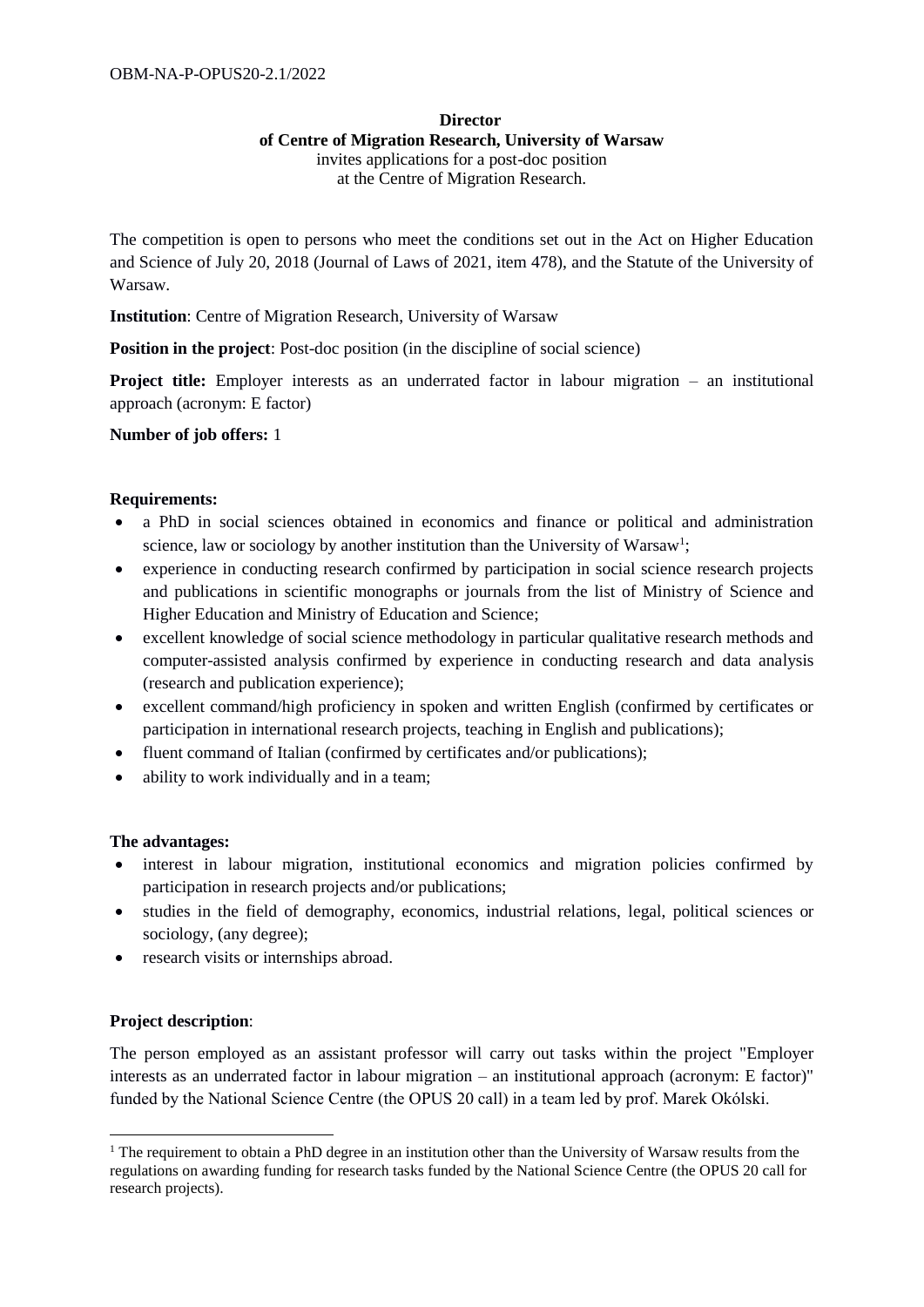The aims of tasks planned within the project are the following:

- I. In-depth analysis of the influence of employers' interests on labour migration in different political, economic and socio-cultural contexts in Italy and Poland.
- II. Providing an innovative conceptual framework adapting the New Institutional Economics (NIE) approach to labour migration, thus enhancing theoretical advancements in this domain. By grounding the study in the NIE methodology, we will be able to look at all levels of potential influences starting from social norms and informal institutions, through the institutional environment and relations between labour market organisations, and ending at resource allocation in the economy.

# **Task description:**

- participation in the work of the research team
- complex implementation of qualitative research (collecting primary and secondary data in selected case studies);
- analysing the primary and secondary data in selected case studies;
- preparation (in a collaborative manner) and publication of papers in high-quality academic journals;
- preparation (in a collaborative manner) of conference presentations;
- carrying out dissemination and promotion activities for the project results;
- active participation in the scientific activities of the Centre of Migration Research.

# **Conditions of employment:**

- 1. the period of employment: 12 months (planned start of employment: 1<sup>st</sup> September 2022)
- 2. full-time equipment (FTE) the primary place of employment
- 3. 10 000 PLN per month (gross including employer's surcharges)

# **Required documents:**

- 1. A cover letter in Polish or English;
- 2. A copy of the PhD diploma;
- 3. CV in Polish or English (containing information on scientific achievements, e.g. research grants, selected conference speeches, foreign internships, awards and distinctions);
- 4. Two letters of recommendation;
- 5. list of publications (of chapters and articles published in peer-reviewed monographs and journals with information about journal impact factor (JIF) and the number of points according to the Ministry of Science and Higher Education and Ministry of Education and Science including two scoring systems – before 2019 and from 2019);
- 6. One exemplary publication in English (1 publication sheet an article or a chapter/book fragment),
- 7. a signed information clause on the processing of personal data [\(here\)](https://www.migracje.uw.edu.pl/wp-content/uploads/2022/02/Klauzula-informacyjna-przy-rekrutacji-do-pracy_11_2019_EN.pdf);
- 8. statement of contents: "I declare that I have read and accepted the rules of conducting competitions for the position of academic teacher at the University of Warsaw, as specified in the Order No. 106 of the Rector of the University of Warsaw of September 27 2019."